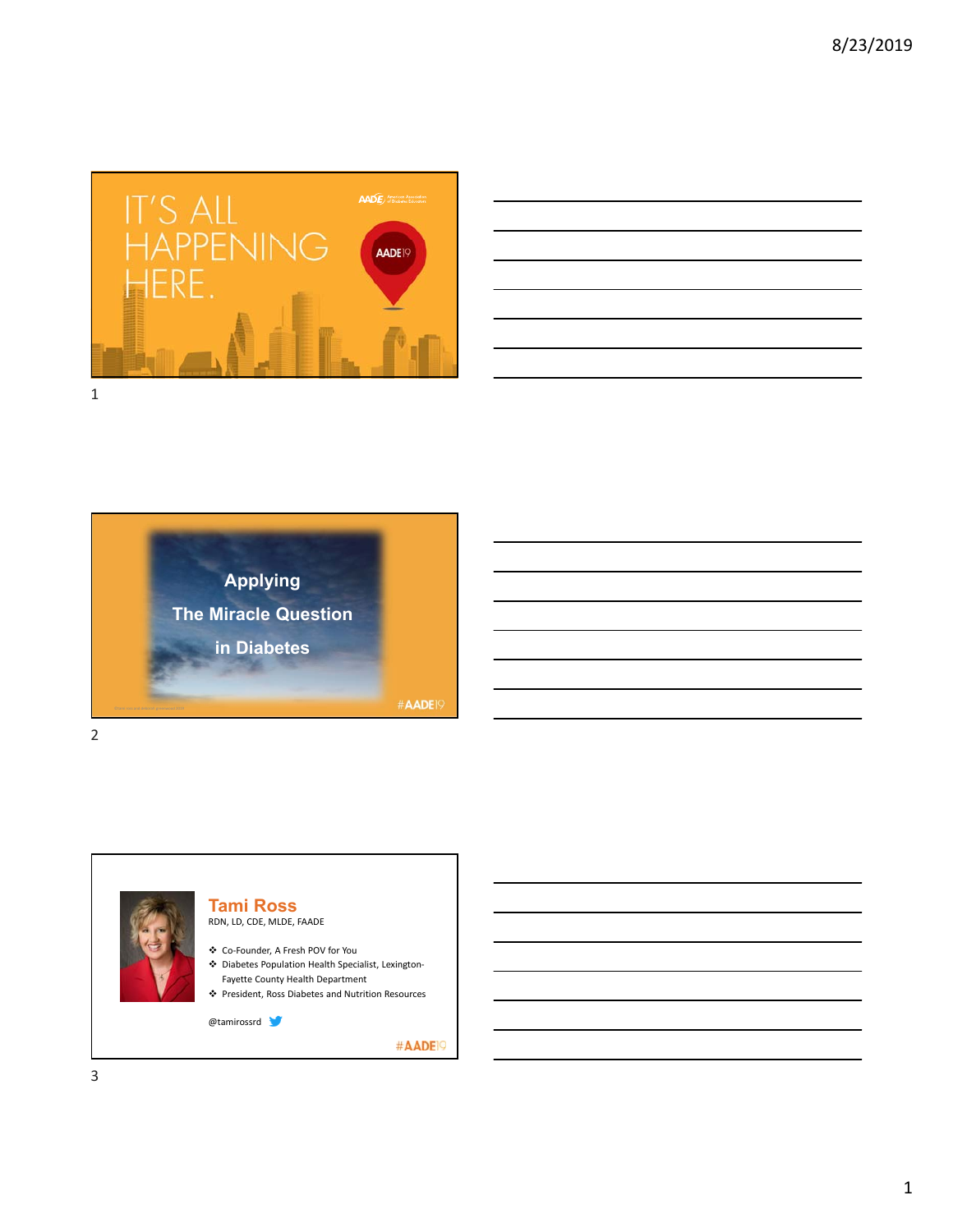

4

## **Disclosure to Participants**

- 
- Notice of Requirements For Successful Completion<br>
 Please refer to learning goals and objectives<br>
 Learners must attend the full activity and complete the evaluation in order to claim continuing<br>
 Conflict of Interest
- 
- 
- -
- Off-Label Use: Participants will be notified by speakers to any product used for a purpose other than for which it was approved by the Food and Drug Administration.

#AADE<sup>19</sup>



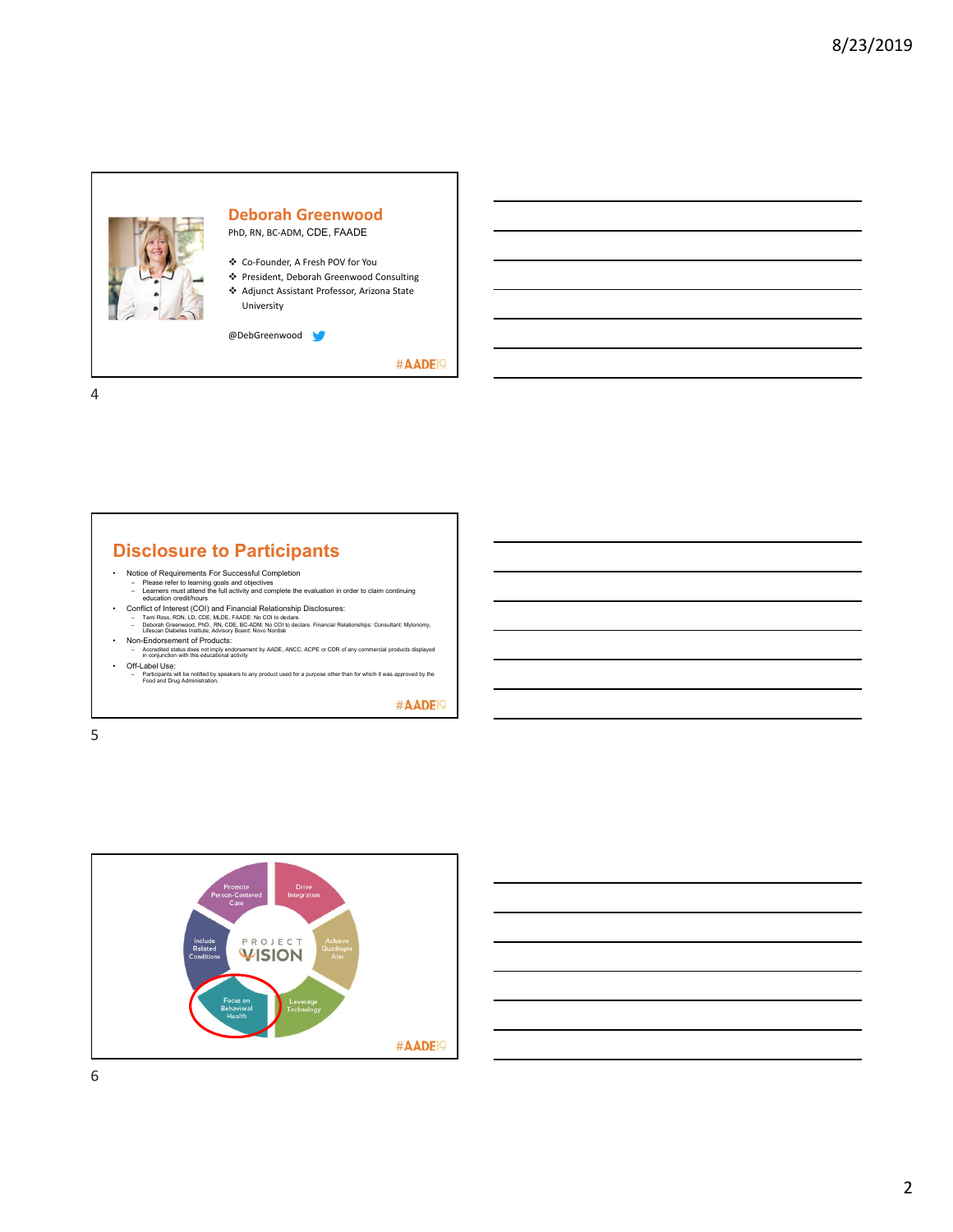## **Learning Objectives**

**At the conclusion of this session participants will be able to:**

- 1. Implement "The Miracle Question" step-by-step solution-focused approach in practice.
- 2. Guide clients in using exceptions to help attain a personal action plan and goals.
- 3. Help clients strengthen resilience, confidence to manage diabetes and create a future vision.

#AADE<sup>19</sup>

©tami ross and deborah greenwood 2019

7

8

**"Traditional" Counseling Approach Solution‐Focused Approach** Problem focused Solution-focused Identify what's "wrong" Identify what's working/going well Identify what's lacking Identify how to do more of what's working Focus on past Focus on present and future Language "judgmental" Language encouraging and positive Focus on what is possible **PROBLEMS** SOLUTIONS **NORTH RADE** greenwood 2019

| $\overline{\phantom{a}}$ |
|--------------------------|
|                          |
|                          |
|                          |
|                          |
|                          |
| ____                     |
|                          |
|                          |
|                          |
|                          |



|                                                                                                                       |  |  |  | $\overline{\phantom{a}}$ |  |
|-----------------------------------------------------------------------------------------------------------------------|--|--|--|--------------------------|--|
| <u> 1989 - Andrea Santa Andrea Andrea Andrea Andrea Andrea Andrea Andrea Andrea Andrea Andrea Andrea Andrea Andr</u>  |  |  |  |                          |  |
| <u> 1989 - Johann Stoff, deutscher Stoff, der Stoff, der Stoff, der Stoff, der Stoff, der Stoff, der Stoff, der S</u> |  |  |  |                          |  |
|                                                                                                                       |  |  |  |                          |  |
|                                                                                                                       |  |  |  |                          |  |
|                                                                                                                       |  |  |  |                          |  |
|                                                                                                                       |  |  |  |                          |  |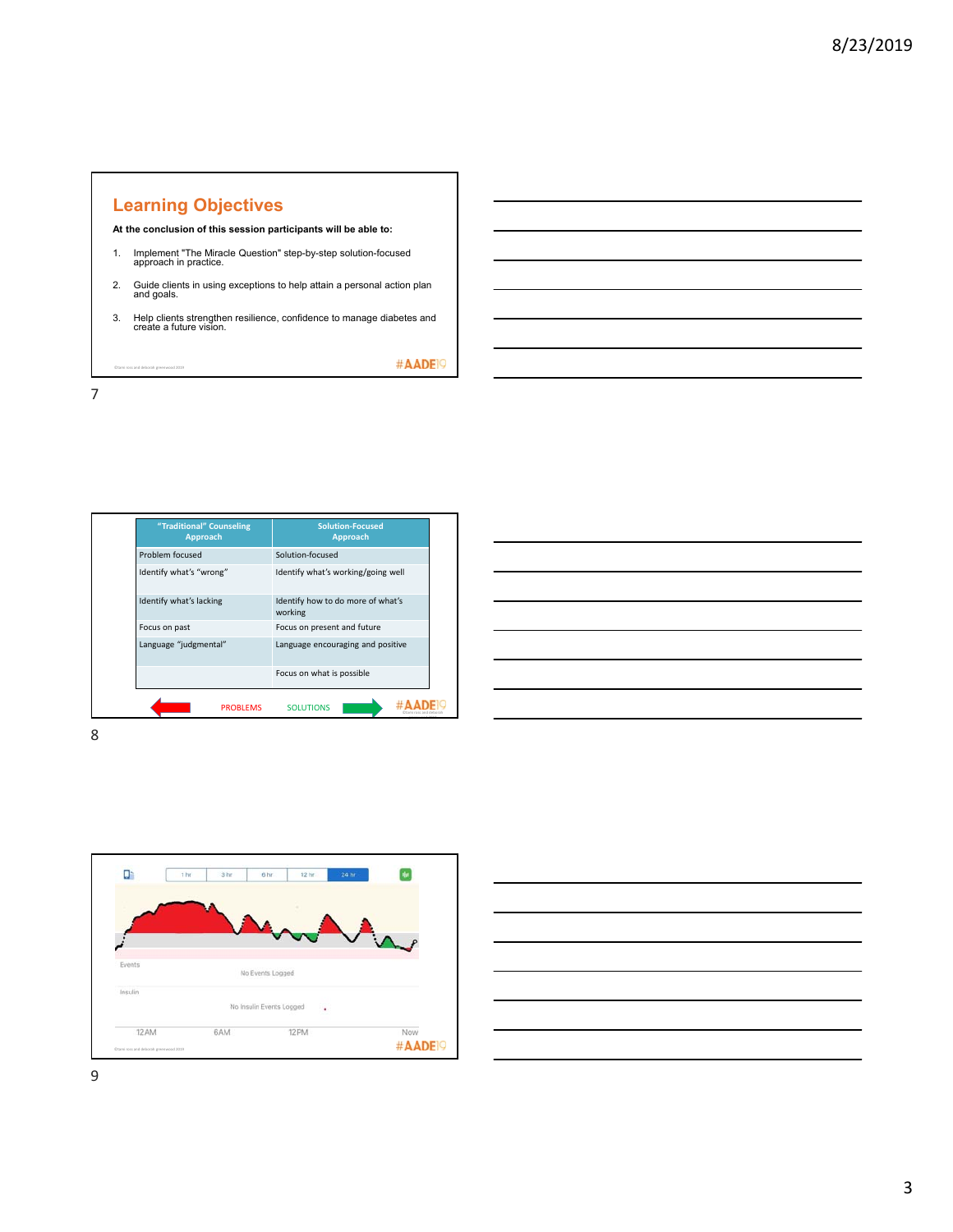









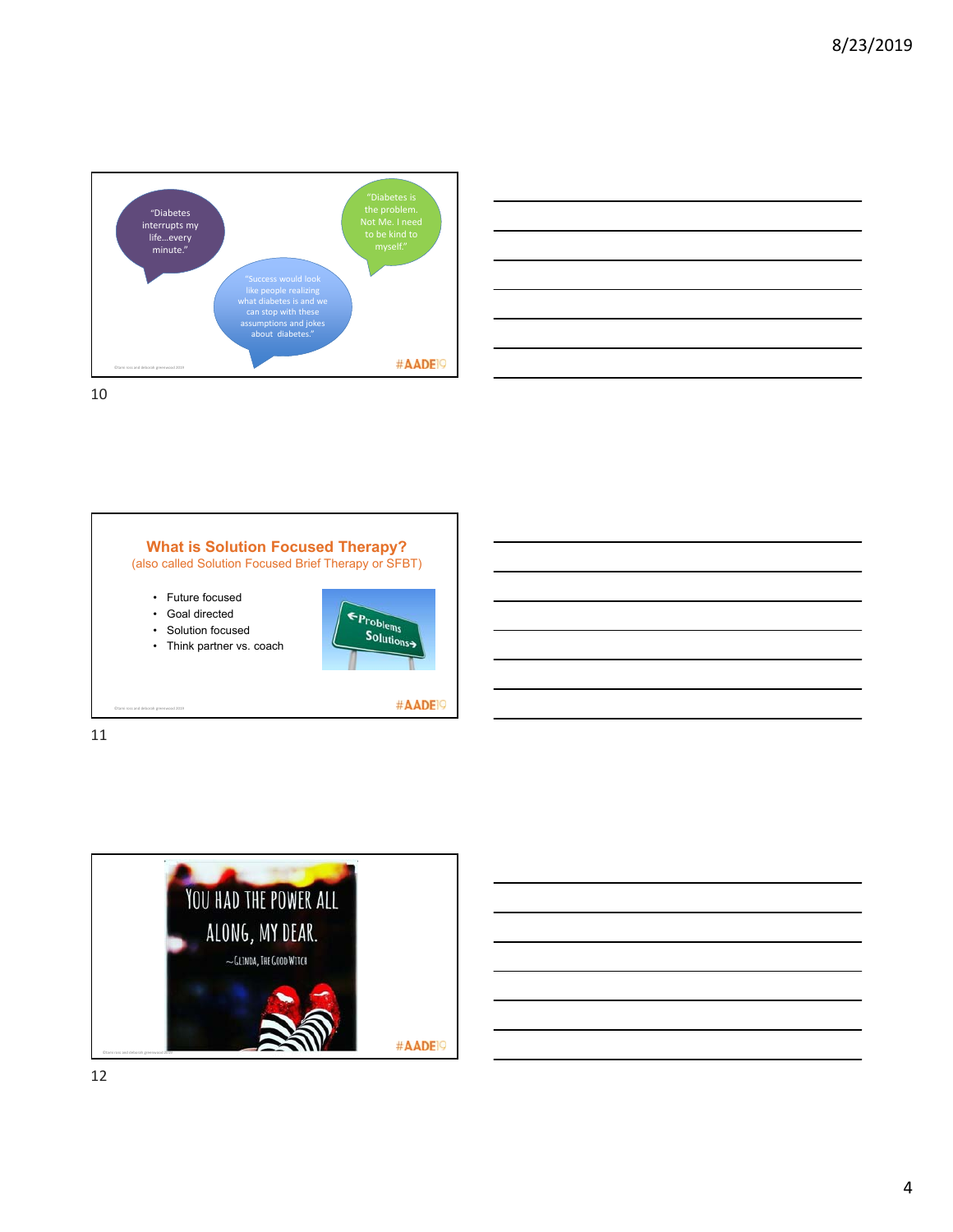# **APPLYING THE 5-STEP MIRACLE QUESTION PROCESS IN DIABETES**

#### #AADE<sup>19</sup>

13

©tami ross and deborah greenwood 2019



14



#AADE<sup>19</sup>

©tami ross and deborah greenwood 2019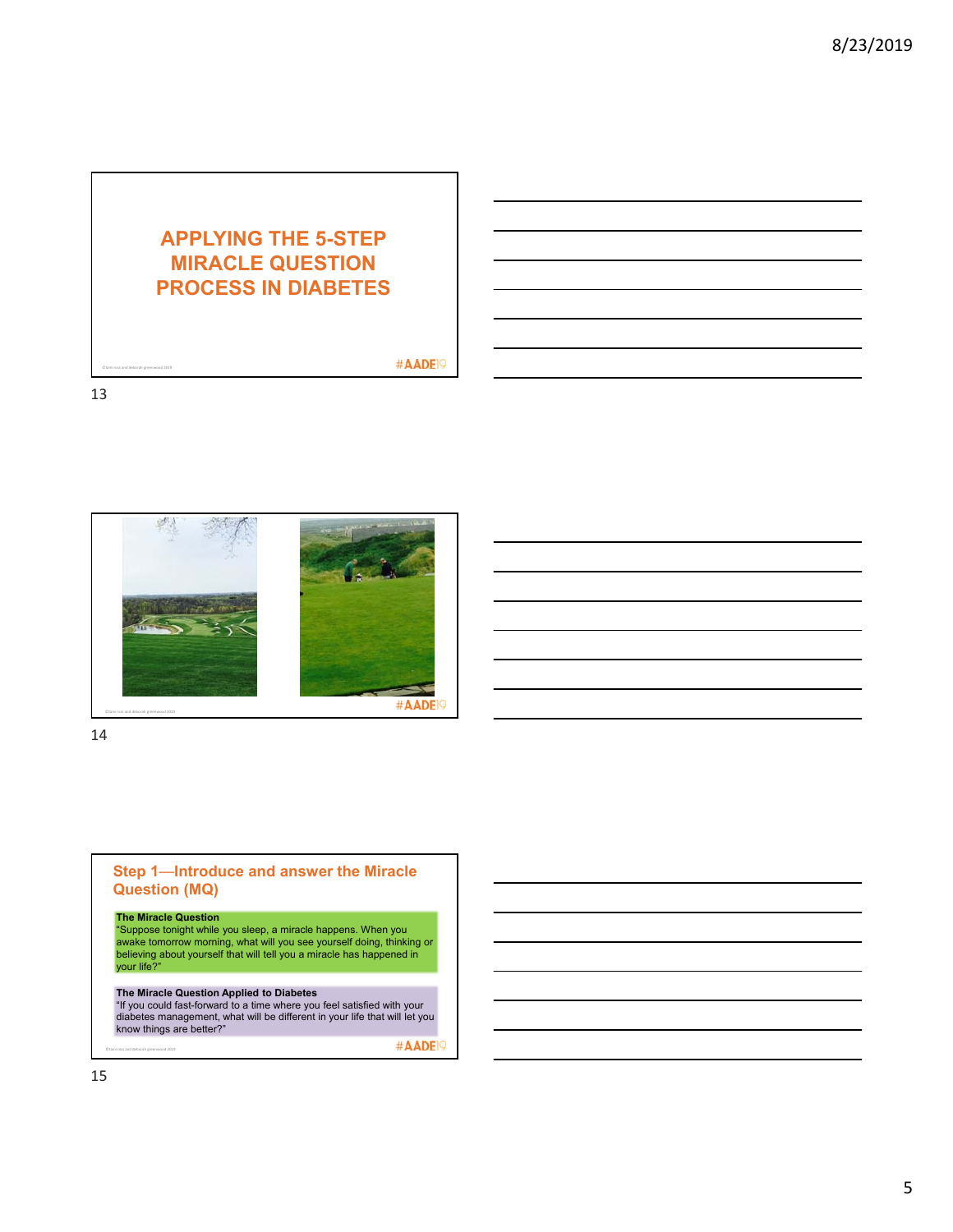

16



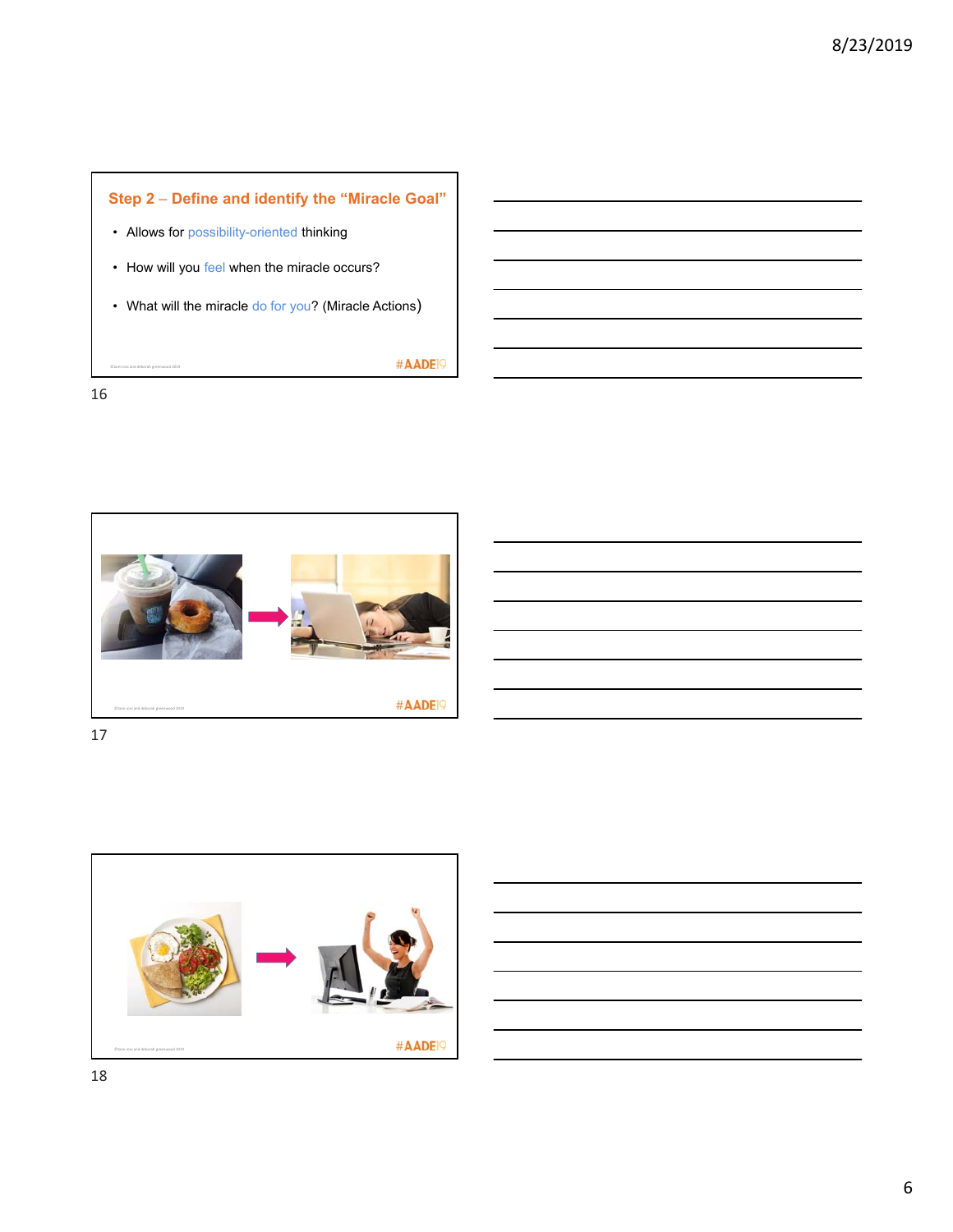







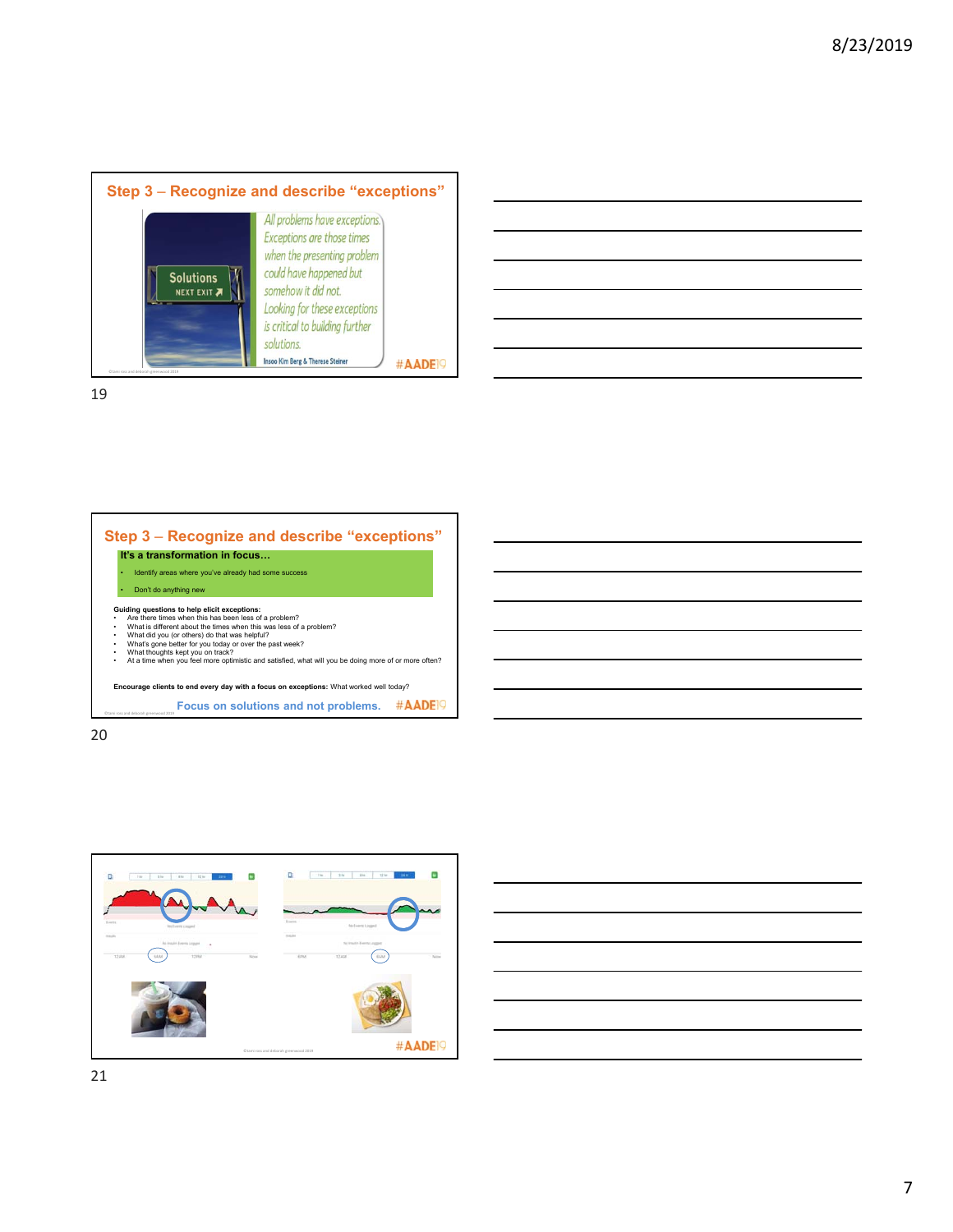#### **Step 4** – **Develop an Action Plan for Change**

Focus on what will be different instead of what will NOT happen anymore:

- What is desired instead of what is NOT wanted.
- What strengths do you have/use to help you manage your diabetes every day?
- How will positive thinking and action affect your life?

#AADE<sup>19</sup>

22

©tami ross and deborah greenwood 2019



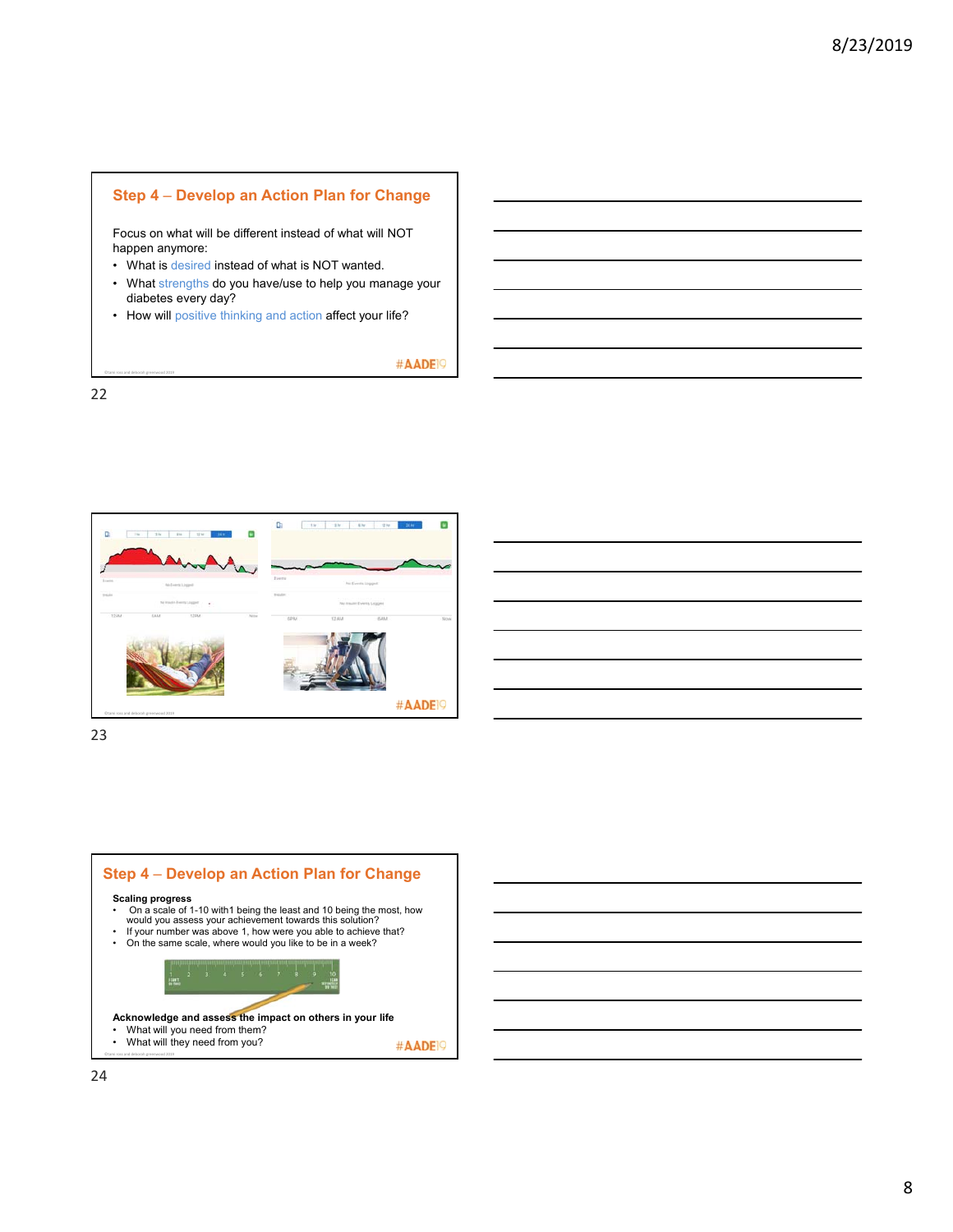

### *What would success look like to you?*

- Perceive yourself as a person who is resilient and can confidently manage diabetes.
- Recognize abilities, possibilities and create a future vision



25

©tami ross and deborah greenwood 2019



26

No one can go back and make a brand new start my friend, but anyone can start from here and make a new end. - Anonymous

#AADE<sup>19</sup>

#AADE<sup>19</sup>

27

©tami ross and deborah greenwood 2019